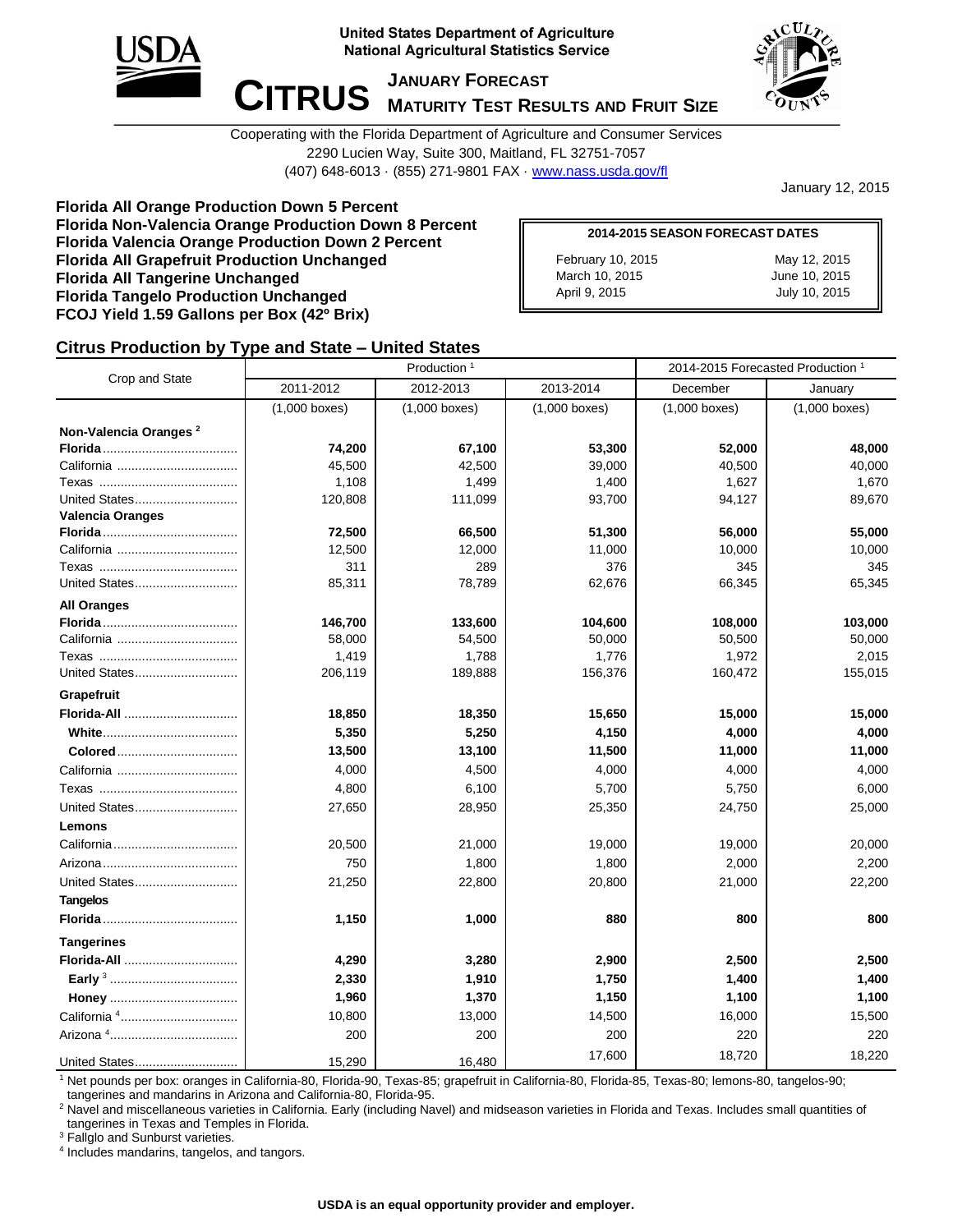### **All Oranges 103.0 Million Boxes**

The 2014-2015 Florida all orange forecast released today by the USDA Agricultural Statistics Board is 103.0 million boxes, down 5 percent from December and 2 percent less than last season's production. The total comprises 48.0 million boxes of the non-Valencia oranges (early, midseason, Navel, and Temple varieties) and 55.0 million boxes of Valencia oranges.

Regression data used are from the 2006-2007 through 2013-2014 seasons. For those previous 8 seasons, the January forecast has deviated from final production by an average of 3 percent, with 5 seasons above and 3 below, and with differences ranging from 1 percent below to 10 percent above. All references to "average", "minimum", and "maximum" refer to the previous 8 seasons unless noted.

### **Non-Valencia Oranges 48.0 Million Boxes**

The forecast of non-Valencia production is lowered by 4.0 million boxes to 48.0 million boxes. The Non-Valencia harvest has reached almost 4 million boxes per week. Estimated utilization to January 1, 2015, with an allocation for non-certified fruit is 15.8 million boxes. At 303 pieces of fruit to fill a 90-pound box, final fruit size is the lowest in a series dating back to the 1960-1961 season; final droppage at 22 percent is close to the maximum record set last season. The Navel forecast, included in the non-Valencia forecast, is unchanged at 1.5 million boxes and now represents 3 percent of the non-Valencia total. The Row Count survey conducted December 30-31, 2014 showed 34 percent of the non-Valencia (excluding navels) rows harvested, and 76 percent of the Navel rows harvested.

### **Valencia Oranges 55.0 Million Boxes**

The forecast of Valencia production is lowered by 1.0 million boxes to 55.0 million boxes. Current fruit size is at the minimum and is projected to be below the minimum at harvest. Current droppage is above average and is projected to be well above average at harvest.

# **All Grapefruit 15.0 Million Boxes**

The forecast of all grapefruit production remains at 15.0 million boxes. The white grapefruit forecast is unchanged at 4.0 million boxes. The colored grapefruit forecast is unchanged at 11.0 million boxes. Current fruit size for both white and colored grapefruit is less than average, and is projected to be close to the minimum at harvest. Current droppage for both white and colored grapefruit is close to the maximum and is projected to be close to the maximum at harvest.

# **All Tangerines 2.5 Million Boxes**

The forecast of all tangerine production is continued at 2.5 million boxes. The early tangerine forecast (Fallglo and Sunburst) is unchanged at 1.4 million boxes, and the later maturing Honey forecast remains at 1.1 million boxes. The Fallglo tangerine harvest is over while the Sunburst harvest is nearly complete. The harvesting of the late maturing Honey tangerine is getting underway. Projected Honey fruit size is slightly below the minimum while the projected droppage rate is slightly above the maximum.

### **Tangelos 800 Thousand Boxes**

The forecast of tangelo production is unchanged at 800,000 boxes. The Row Count survey conducted December 30-31, 2014, showed 36 percent of the rows were harvested. Components were final last month with size below average and droppage above the maximum.

### **FCOJ Yield 1.59 Gallons per Box**

The projection for frozen concentrated orange juice (FCOJ) is lowered to 1.59 gallons per box of 42° Brix concentrate. First yield projections for the components are 1.45 gallons per box for the early-midseason portion, and 1.72 for the late (Valencia) portion. Last season's final yields for all oranges, as reported by the Florida Department of Citrus were: 1.569080 gallons per box for all oranges, 1.521318 gallons per box for early-midseason oranges, and 1.642463 gallons per box for late (Valencia) oranges.

| [Survey data is considered final in December for Navels, January for early-midseason oranges, February for grapefruit, and April for Valencias] |                 |                |          |               |  |  |  |  |  |  |
|-------------------------------------------------------------------------------------------------------------------------------------------------|-----------------|----------------|----------|---------------|--|--|--|--|--|--|
| Type                                                                                                                                            | Bearing trees   | Fruit per tree | Droppage | Fruit per box |  |  |  |  |  |  |
|                                                                                                                                                 | $(1,000$ trees) | (number)       |          | (number)      |  |  |  |  |  |  |
| <b>ORANGES</b>                                                                                                                                  |                 |                |          |               |  |  |  |  |  |  |
|                                                                                                                                                 | 22,707          | 890            | 22       | 303           |  |  |  |  |  |  |
|                                                                                                                                                 | 970             | 295            | 21       | 139           |  |  |  |  |  |  |
|                                                                                                                                                 | 31,190          | 624            | 28       | 241           |  |  |  |  |  |  |
| <b>GRAPEFRUIT</b>                                                                                                                               |                 |                |          |               |  |  |  |  |  |  |
|                                                                                                                                                 | 1,199           | 477            | 26       | 117           |  |  |  |  |  |  |
|                                                                                                                                                 | 3,374           | 445            | 23       | 119           |  |  |  |  |  |  |

# **Forecast Components, by Variety — Florida: January 2015**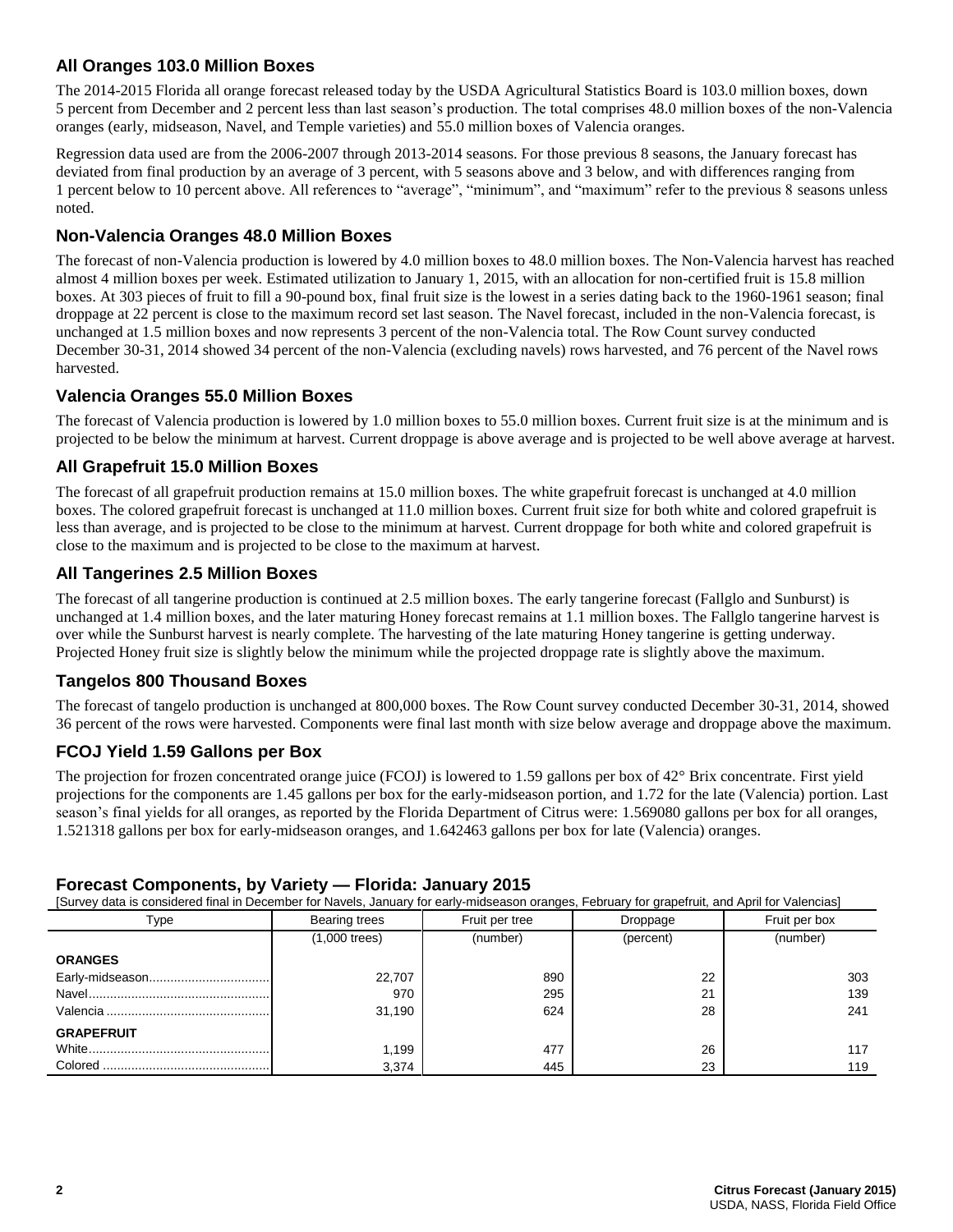### **Maturity**

Regular bloom fruit samples were collected on December 30-31, 2014, from groves on established routes in Florida's five major citrus producing areas and tested January 5-6, 2015. All comparisons are made to January 1, 2014. Acid levels are higher for early oranges but lower for midseason and late oranges. Ratios are lower for early and midseason oranges but higher for late oranges. Unfinished juice per box is lower for early oranges but higher for midseason and late oranges. Solids per box is lower for early and midseason oranges, but higher for late oranges.

Indian River early and midseason oranges have lower acid levels compared to other areas this month, resulting in higher ratios. Late oranges in the Indian River have higher acid levels and a lower ratio. Unfinished juice per box is lower for early and late oranges but higher for midseason oranges. Solids per box is higher for all orange types in the Indian River District when compared to other areas.

#### **Citrus Unadjusted Maturity Tests — Florida: 2013-2014 and 2014-2015**

[Averages of regular bloom fruit from sample groves. Juice and solids per box are unadjusted and not comparable to juice processing plant test results. All samples were run through an FMC 091 machine using mechanical pressure only. This machine utilizes a .040 short strainer and standard 5/8 inch orifice tube. The beam settings are also identical to past tests and no restrictors are used]

| Fruit type<br>(number of groves) | Acid      |           | Solids<br>(Brix) |           | Ratio     |           | Unfinished juice<br>per box |                     | Solids<br>per box |           |
|----------------------------------|-----------|-----------|------------------|-----------|-----------|-----------|-----------------------------|---------------------|-------------------|-----------|
| test date                        | 2013-2014 | 2014-2015 | 2013-2014        | 2014-2015 | 2013-2014 | 2014-2015 |                             | 2013-2014 2014-2015 | 2013-2014         | 2014-2015 |
| <b>ORANGES</b>                   | (percent) | (percent) | (percent)        | (percent) |           |           | (pounds)                    | (pounds)            | (pounds)          | (pounds)  |
| Early (74-81)                    |           |           |                  |           |           |           |                             |                     |                   |           |
|                                  | 1.48      | 1.41      | 9.27             | 9.10      | 6.40      | 6.56      | 42.75                       | 43.92               | 3.96              | 3.99      |
| Oct 1                            | (NA)      | 1.03      | (NA)             | 9.03      | (NA)      | 8.95      | (NA)                        | 49.42               | (NA)              | 4.46      |
| Nov 1                            | 0.91      | 0.89      | 10.09            | 9.69      | 11.36     | 11.11     | 44.55                       | 51.92               | 4.49              | 5.03      |
| Dec 1                            | 0.76      | 0.81      | 10.81            | 10.33     | 14.50     | 12.97     | 51.35                       | 51.67               | 5.56              | 5.34      |
| Jan 1                            | 0.71      | 0.74      | 11.59            | 10.79     | 16.58     | 14.77     | 50.96                       | 50.22               | 5.90              | 5.42      |
| Midseason (38-42)                |           |           |                  |           |           |           |                             |                     |                   |           |
|                                  | 1.68      | 1.54      | 9.17             | 9.04      | 5.57      | 6.00      | 43.14                       | 43.66               | 3.96              | 3.95      |
| Oct 1                            | (NA)      | 1.14      | (NA)             | 9.03      | (NA)      | 8.04      | (NA)                        | 49.39               | (NA)              | 4.46      |
| Nov 1                            | 1.11      | 1.01      | 10.33            | 9.82      | 9.51      | 9.90      | 45.42                       | 52.14               | 4.70              | 5.12      |
| Dec 1                            | 0.94      | 0.93      | 11.50            | 10.76     | 12.42     | 11.78     | 52.73                       | 52.71               | 6.06              | 5.66      |
| Jan 1                            | 0.87      | 0.81      | 12.02            | 11.21     | 14.21     | 14.11     | 51.56                       | 51.62               | 6.20              | 5.79      |
| Late (148-150)                   |           |           |                  |           |           |           |                             |                     |                   |           |
|                                  | (NA)      | (NA)      | (NA)             | (NA)      | (NA)      | (NA)      | (NA)                        | (NA)                | (NA)              | (NA)      |
| Oct 1                            | (NA)      | 2.08      | (NA)             | 8.69      | (NA)      | 4.23      | (NA)                        | 45.17               | (NA)              | 3.92      |
| Nov 1                            | 1.84      | 1.76      | 9.26             | 9.10      | 5.10      | 5.22      | 50.85                       | 50.35               | 4.71              | 4.58      |
| Dec 1                            | 1.51      | 1.48      | 10.06            | 9.70      | 6.77      | 6.62      | 54.28                       | 53.83               | 5.46              | 5.22      |
| Jan 1                            | 1.27      | 1.26      | 10.89            | 10.85     | 8.68      | 8.72      | 54.17                       | 54.84               | 5.90              | 5.95      |

NA Not available.

### **Citrus Maturity Test Averages, by Areas — Florida: January 1, 2013-2014 and 2014-2015**

| Fruit type            | Acid      |           | Solids<br>(Brix) |           | Ratio     |           | Unfinished juice<br>per box |          | Solids<br>per box |           |
|-----------------------|-----------|-----------|------------------|-----------|-----------|-----------|-----------------------------|----------|-------------------|-----------|
| (number of groves)    | 2013-2014 | 2014-2015 | 2013-2014        | 2014-2015 | 2013-2014 | 2014-2015 | 2013-2014 2014-2015         |          | 2013-2014         | 2014-2015 |
|                       | (percent) | (percent) | (percent)        | (percent) |           |           | (pounds)                    | (pounds) | (pounds)          | (pounds)  |
| <b>ORANGES</b>        |           |           |                  |           |           |           |                             |          |                   |           |
| Early                 |           |           |                  |           |           |           |                             |          |                   |           |
| Indian River (5-8)    | 0.72      | 0.72      | 11.57            | 11.39     | 16.26     | 16.15     | 51.65                       | 48.45    | 5.98              | 5.52      |
| Other Areas (69-73)   | 0.71      | 0.74      | 11.59            | 10.73     | 16.60     | 14.62     | 50.91                       | 50.41    | 5.90              | 5.40      |
| Midseason             |           |           |                  |           |           |           |                             |          |                   |           |
| Indian River (10-11)  | 0.97      | 0.79      | 12.61            | 11.47     | 13.25     | 14.78     | 51.84                       | 52.01    | 6.52              | 5.96      |
| Other Areas (28-31)   | 0.84      | 0.81      | 11.81            | 11.12     | 14.55     | 13.87     | 51.47                       | 51.47    | 6.08              | 5.73      |
| Late                  |           |           |                  |           |           |           |                             |          |                   |           |
| Indian River (29-29)  | 1.23      | 1.30      | 10.97            | 11.14     | 9.03      | 8.68      | 54.61                       | 53.83    | 5.98              | 6.00      |
| Other Areas (119-121) | 1.28      | 1.25      | 10.88            | 10.78     | 8.59      | 8.73      | 54.06                       | 55.08    | 5.88              | 5.94      |